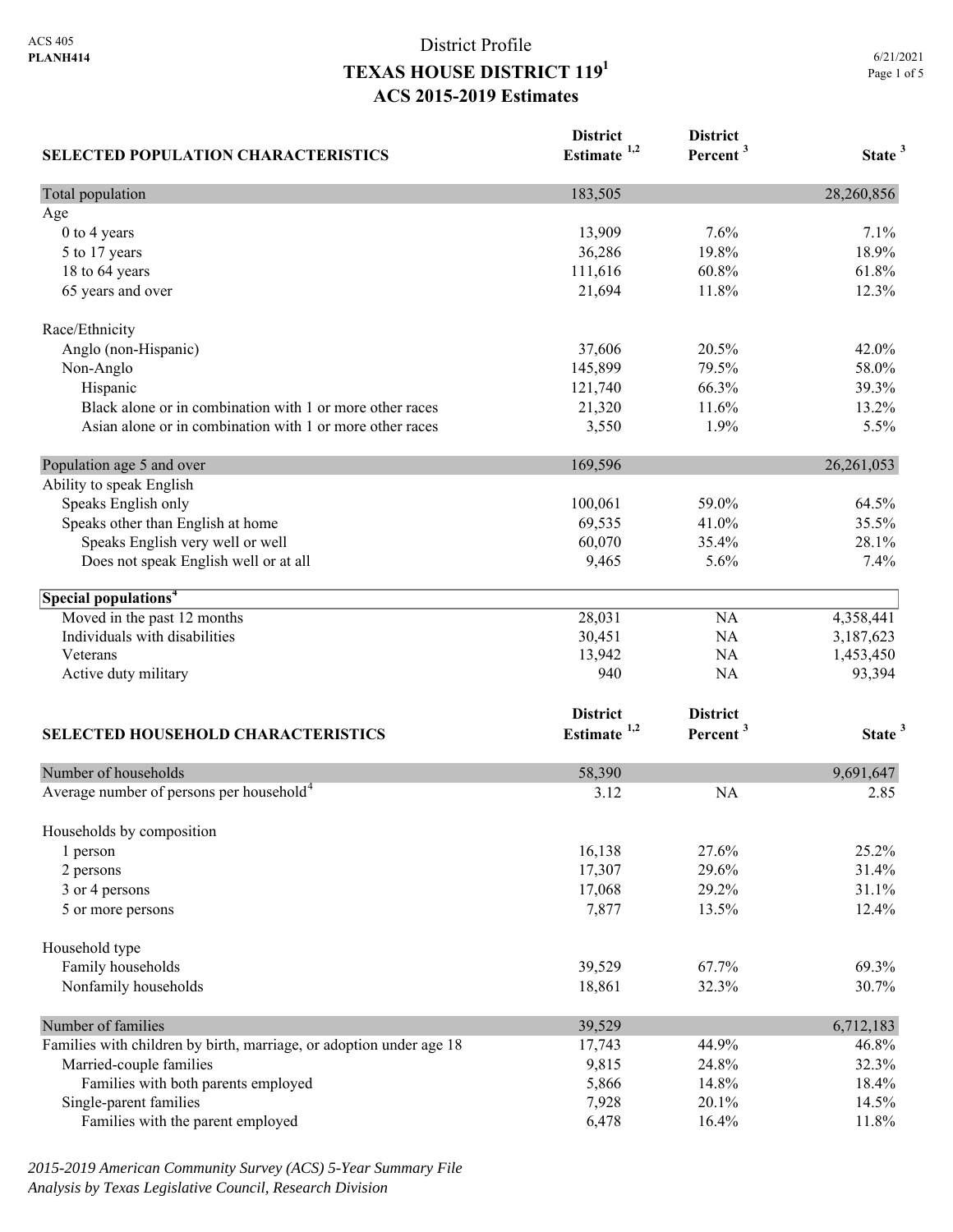| 6/21/2021   |  |
|-------------|--|
| Page 2 of 5 |  |

| <b>SELECTED EDUCATION CHARACTERISTICS</b>                                | <b>District</b>         | <b>District</b>      |                    |
|--------------------------------------------------------------------------|-------------------------|----------------------|--------------------|
|                                                                          | Estimate <sup>1,2</sup> | Percent <sup>3</sup> | State <sup>3</sup> |
| Population age 3 and over enrolled in school                             | 50,158                  |                      | 7,681,758          |
| School status                                                            |                         |                      |                    |
| In preschool (public and private)                                        | 3,178                   | 6.3%                 | $6.0\%$            |
| In kindergarten, elementary, middle, or high school (public and private) | 36,254                  | 72.3%                | 69.8%              |
| In preschool through 12th grade (public only)                            | 35,785                  | 71.3%                | 68.8%              |
| In college, graduate, or professional school                             | 10,726                  | 21.4%                | 24.3%              |
| Population age 25 and over                                               | 116,843                 |                      | 18, 131, 554       |
| <b>Educational</b> attainment                                            |                         |                      |                    |
| Bachelor's degree or higher                                              | 18,960                  | 16.2%                | 29.9%              |
| Less than high school graduate                                           | 22,540                  | 19.3%                | 16.3%              |
|                                                                          | <b>District</b>         | <b>District</b>      |                    |
| <b>SELECTED LABOR CHARACTERISTICS</b>                                    | Estimate <sup>1,2</sup> | Percent <sup>3</sup> | State <sup>3</sup> |
| Civilian employed population age 16 and over                             | 81,139                  |                      | 13,253,631         |
| Civilian employment sector                                               |                         |                      |                    |
| Private sector                                                           | 65,532                  | 80.8%                | 80.1%              |
| Government sector                                                        | 11,336                  | 14.0%                | 13.0%              |
| Self-employed                                                            | 4,158                   | 5.1%                 | 6.7%               |
| Industry for civilian employed population                                |                         |                      |                    |
| Agriculture, forestry, fishing, hunting, and mining                      | 1,047                   | 1.3%                 | $3.0\%$            |
| Construction                                                             | 7,088                   | 8.7%                 | 8.6%               |
| Manufacturing                                                            | 5,314                   | 6.5%                 | 8.5%               |
| Wholesale trade                                                          | 2,470                   | 3.0%                 | 2.9%               |
| Retail trade                                                             | 9,921                   | 12.2%                | 11.4%              |
| Transportation and warehousing and utilities                             | 4,744                   | 5.8%                 | 5.9%               |
| Information                                                              | 1,033                   | 1.3%                 | 1.7%               |
| Finance and insurance, and real estate and rental and leasing            | 5,713                   | 7.0%                 | 6.7%               |
| Professional, scientific, management, administrative, and waste mgmt.    | 7,593                   | 9.4%                 | 11.5%              |
| Educational services and health care and social assistance               | 18,694                  | 23.0%                | 21.6%              |
| Arts, entertainment, recreation, accommodation, and food services        | 9,206                   | 11.3%                | 9.2%               |
| Other services, except public administration                             | 4,155                   | 5.1%                 | 5.2%               |
| Public administration                                                    | 4,161                   | 5.1%                 | 4.0%               |
| Population age 16 to 64                                                  | 116,545                 |                      | 18,273,711         |
| Worked at all in the past 12 months                                      | 84,356                  | 72.4%                | 75.4%              |
| Worked 50-52 weeks                                                       | 67,500                  | 57.9%                | 59.0%              |
| Usually worked 35 or more hours per week                                 | 58,513                  | 50.2%                | 52.2%              |
| Usually worked less than 35 hours per week                               | 8,987                   | 7.7%                 | 6.8%               |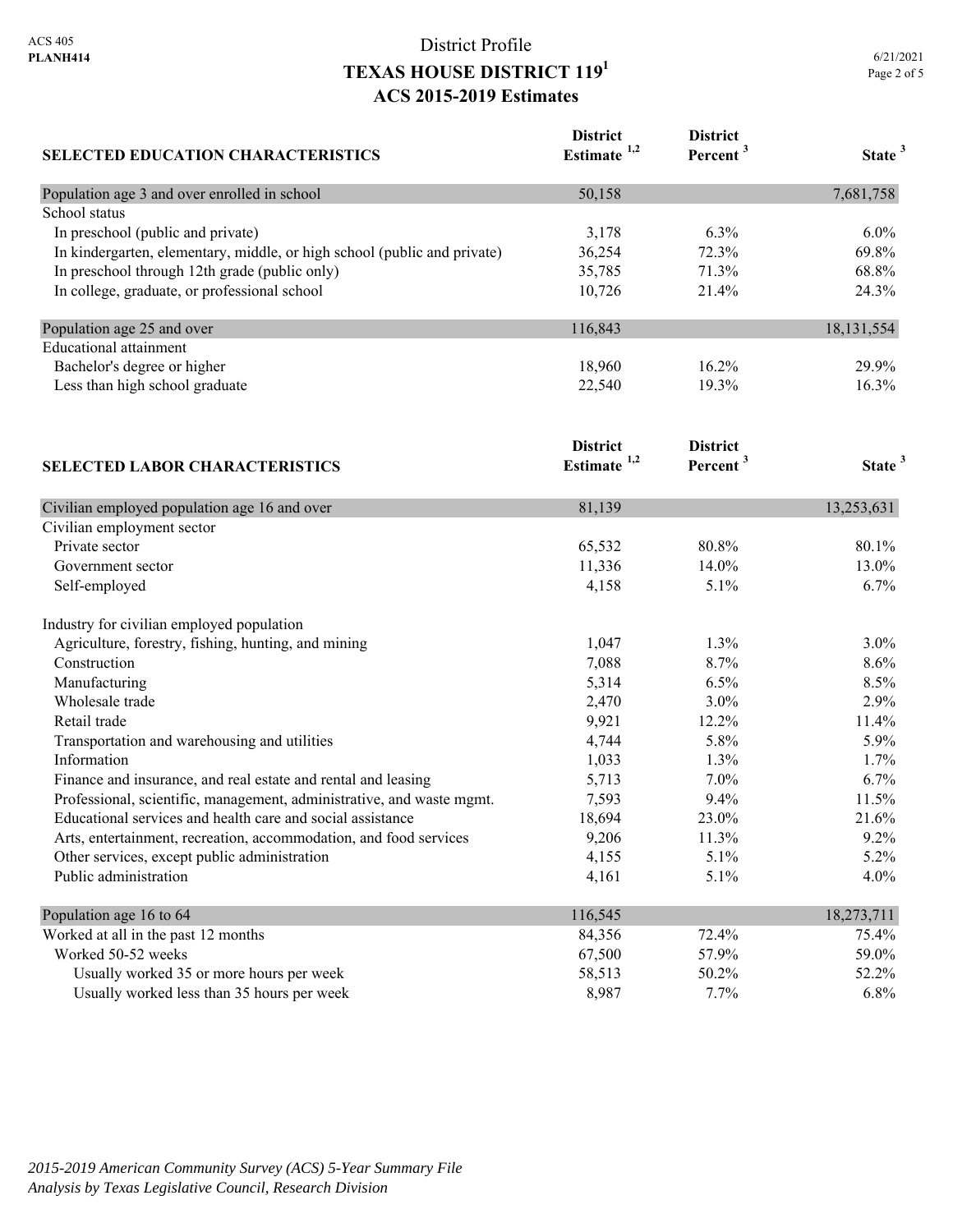| <b>SELECTED LABOR CHARACTERISTICS (continued)</b>               | <b>District</b><br>Estimate <sup>1,2</sup> | <b>District</b><br>Percent <sup>3</sup> | State <sup>3</sup> |
|-----------------------------------------------------------------|--------------------------------------------|-----------------------------------------|--------------------|
| Workers age 16 and over                                         | 80,837                                     |                                         | 13,115,511         |
| Means of transportation to work                                 |                                            |                                         |                    |
| Public transportation                                           | 2,250                                      | 2.8%                                    | 1.4%               |
| Private vehicle                                                 | 73,969                                     | 91.5%                                   | 90.5%              |
| Walk / bicycle / motorcycle                                     | 1,102                                      | 1.4%                                    | 1.9%               |
| Taxi / other means                                              | 952                                        | 1.2%                                    | 1.2%               |
| Worked at home                                                  | 2,564                                      | 3.2%                                    | 5.0%               |
| Travel time to work <sup>5</sup>                                |                                            |                                         |                    |
| Less than 15 minutes                                            | 15,878                                     | 19.6%                                   | 23.6%              |
| 15 minutes to 29 minutes                                        | 35,625                                     | 44.1%                                   | 34.2%              |
| 30 minutes to 44 minutes                                        | 17,988                                     | 22.3%                                   | 20.8%              |
| 45 minutes to 59 minutes                                        | 4,868                                      | 6.0%                                    | 8.3%               |
| 60 minutes or more                                              | 3,914                                      | 4.8%                                    | 8.1%               |
| <b>SELECTED INCOME CHARACTERISTICS</b>                          | <b>District</b><br>Estimate <sup>1,2</sup> | <b>District</b><br>Percent <sup>3</sup> | State <sup>3</sup> |
|                                                                 |                                            |                                         |                    |
| Persons in poverty <sup>6</sup>                                 | 34,797                                     | 19.2%                                   | 14.7%              |
| Per capita income <sup>4</sup>                                  | \$22,129                                   | NA                                      | \$31,277           |
| Number of households                                            | 58,390                                     |                                         | 9,691,647          |
| Annual household income                                         |                                            |                                         |                    |
| Less than \$10,000                                              | 5,189                                      | 8.9%                                    | 6.1%               |
| \$10,000 to \$24,999                                            | 9,630                                      | 16.5%                                   | 12.9%              |
| \$25,000 to \$49,999                                            | 14,913                                     | 25.5%                                   | 21.8%              |
| \$50,000 to \$99,999                                            | 18,319                                     | 31.4%                                   | 30.1%              |
| \$100,000 to \$199,999                                          | 9,189                                      | 15.7%                                   | 21.7%              |
| \$200,000 and over                                              | 1,150                                      | 2.0%                                    | 7.4%               |
| Households with social security income                          | 17,138                                     | 29.4%                                   | 25.6%              |
| Households with supplemental security income (SSI)              | 4,761                                      | 8.2%                                    | 4.7%               |
| Households with public assistance income'                       | 1,388                                      | 2.4%                                    | 1.4%               |
| Households that received food stamps/SNAP in the past 12 months | 9,826                                      | 16.8%                                   | 11.8%              |
| Number of families living in poverty                            | 6,145                                      |                                         | 759,269            |
| With related children under age 18                              | 4,577                                      | 74.5%                                   | 77.1%              |
| Married couple families                                         | 1,280                                      | 20.8%                                   | 26.2%              |
| Single-parent families                                          | 3,297                                      | 53.7%                                   | 50.9%              |
| Female head of household                                        | 2,856                                      | 46.5%                                   | 44.4%              |
| Male head of household                                          | 441                                        | 7.2%                                    | 6.4%               |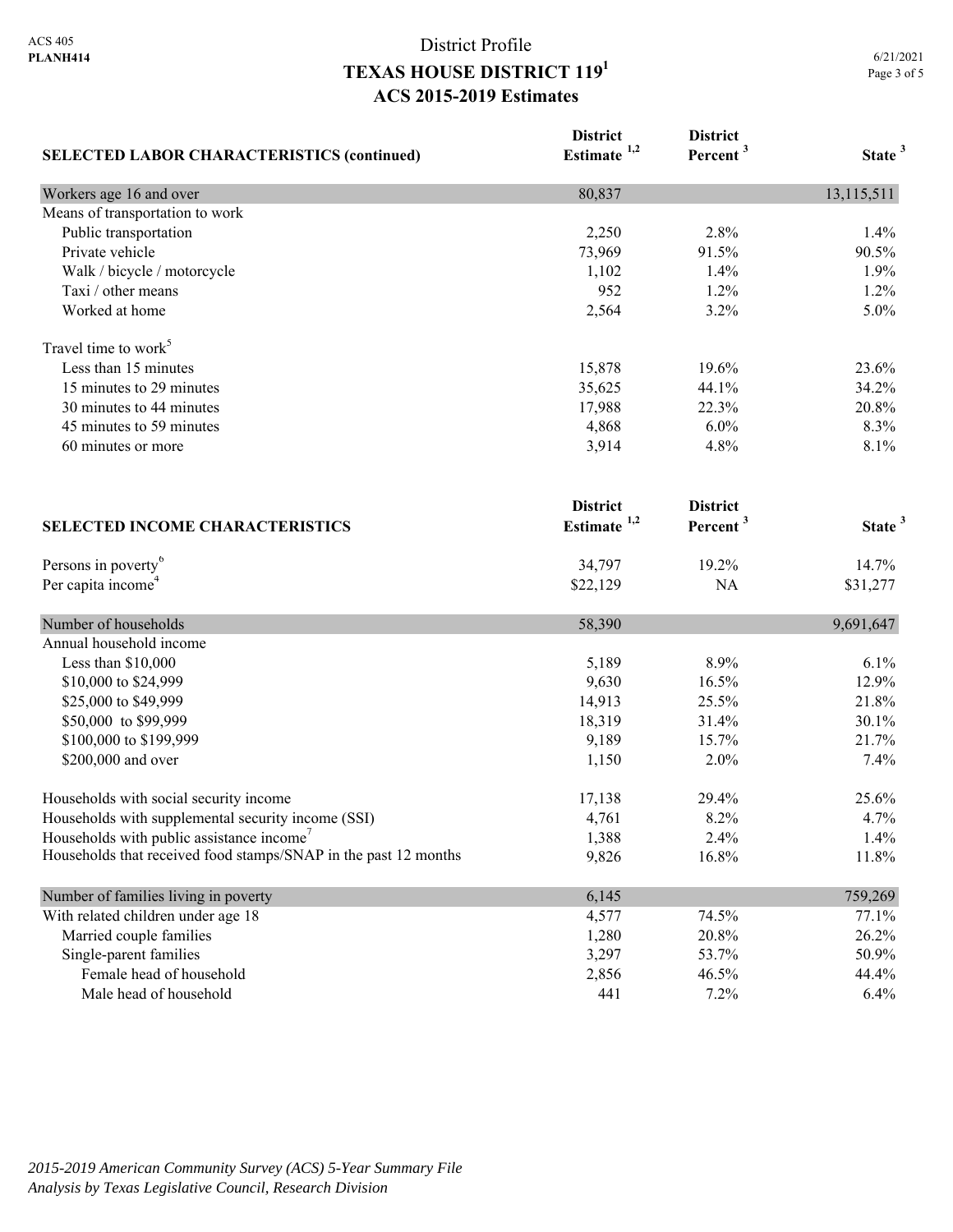**District** 

**District** 

**SELECTED HOUSING CHARACTERISTICS Estimate 1,2 Percent <sup>3</sup> State <sup>3</sup>** Number of housing units 10,937,026 Age of housing Built in 2010 or later 10.4% 10.4% 10.4% 10.4% 10.4% 10.4% 10.4% 10.4% 10.4% 10.4% 10.5 m Built between 2000 and 2009 10,360 16.4% 19.3% 19.3% Built between 1990 and 1999 15.2% 15.2% 15.2% Built between 1970 and 1989 15,584 24.7% 31.4% Built before 1970 23.7% 23.7% Occupancy status Owner-occupied 35,621 56.4% 54.9% Renter-occupied 22,769 36.0% 33.7% Vacant 11.4% 11.4% 12 1.4% 12 1.4% 12 1.4% 12 1.4% 12 1.4% 12 1.4% 12 1.4% 12 1.4% 12 1.4% 12 1.4% 12 1.4% 12 1 Median gross rent (contract rent plus estimated utility and fuel cost)<sup>4</sup> \$913 NA \$1,045 Median value of owner-occupied housing units<sup>4</sup> \$112,700 NA \$172,500 Number of owner-occupied housing units 35,621 6,004,802 Value of owner-occupied housing Less than \$50,000 2,894 8.1% 8.9% \$50,000 to \$99,999 12,592 35.3% 16.5% \$100,000 to \$199,999 14,371 40.3% 32.2% \$200,000 to \$499,999 34.8% 36 and \$499,999 34.8% 36 and \$5,305 34.8% 36 and \$5,305 34.8% \$500,000 and above 1.3% 1.3% 7.6% 7.6% 1.3% 1.3% 7.6% Selected monthly owner costs as a percentage of household income<sup>8</sup> 35 percent or more 15.3% 16.2% 15.3% 20 to 34.9 percent 24.9% 24.9% 26.1% 26.944 25.1% 24.9% Less than 20 percent 20,473 57.5% 59.0% Vehicles available in owner-occupied housing units No vehicle  $1,295$   $3.6\%$   $2.1\%$ One or more vehicles 8 and the state of the state 34,326 96.4% 97.9% Number of renter-occupied housing units 22,769 3,686,845 Gross rent<sup>9</sup> Less than \$500 2,191 9.6% 6.2% \$500 to \$749 **13.4% 13.4% 13.4%**  $$750 \text{ to } $999$  24.2% 24.2% \$1,000 to \$1,249 20.7% 20.7% \$1,250 and above 3,698 16.2% 30.5% 30.5% Gross rent as a percentage of household income<sup>8</sup> 35 percent or more 35.9% 35.9% 20 to 34.9 percent 32.1% 32.1% Less than 20 percent 24.9% 24.9% 26.000 22.2% 24.9% Vehicles available in renter-occupied housing units No vehicle 19.3% 10.5% 10.5% 10.5% 10.5% 10.5% 10.5% 10.5% 10.5% 10.5% 10.5% 10.5% 10.5% 10.5% 10.5% 10.5% 10.5% One or more vehicles 89.5% 89.5%